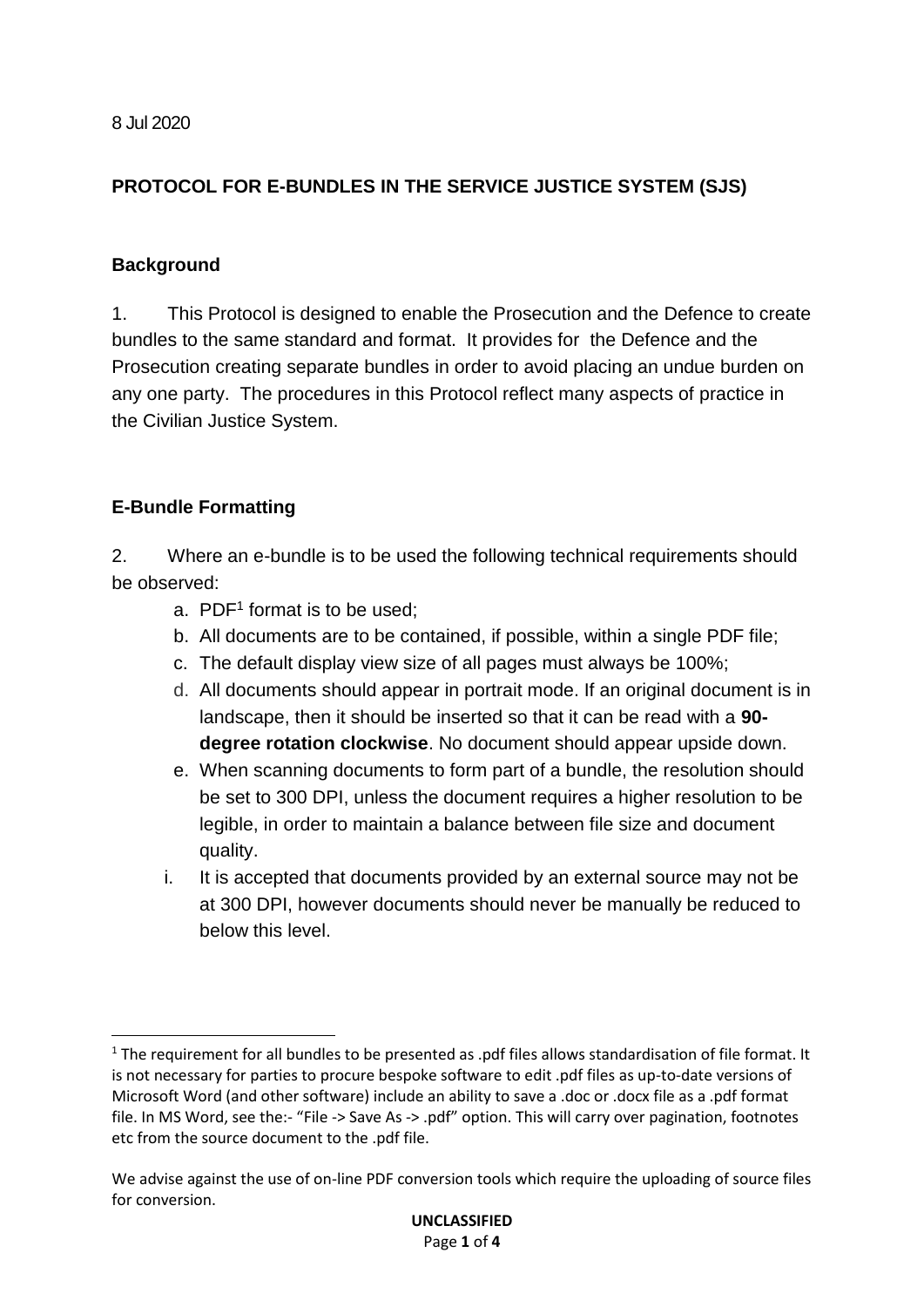3. The PDF should be searchable, and the addition of comments and highlighting must be supported, except in cases where the format of the documents render this impossible;

- a. Pagination must be computer generated within the PDF, not handwritten;
	- i. Pagination should not mask relevant detail on the original document.
- b. The documents must be clean of all highlighting and written comments save those that are to be taken as part of the evidence;
- c. Pagination must restart for each section of the document: witnesses and exhibits/ supporting documents;
- d. Any additions to the middle of the bundle of documents should be added in the following format 1a, 1b, 1c, depending on the page number where it is inserted;
	- i. If between 1a -1b the format 1a.1 1a.2 shall be used;
- e. Each section of the bundle, and each individual document referenced in the index, should be separately bookmarked;
	- i. These bookmarks should be formatted to show clearly any subbookmarks that may be contained;
	- ii. First level bookmarks must be **bold,** and any second level bookmarks with sub-bookmarks should *be bold and italicised*;
	- iii. The bookmarks must be labelled indicating what document they are referring to – For a witness statement this can be by surname and date (if required). Exhibits by exhibit label number and a description.

4. The file should be named according to MOD file naming convention as per JSP 441 (MOD guidance);

- i. yyyymmdd-Reference Subject Version\_Originator-Protective Marking-descriptor (Protective Marking is also known as Security Classification. Descriptor gives further information to the Marking))
- ii. An example is the first bundle made for the case of Joe Bloggs and John Smith, SPA Ref SPA/UK/20/0010 created on April 1<sup>st</sup> 2020 is "20200401-SPA UK 20 0010 Bloggs plus 1 Pros Bundle V1-O PERSONAL" or" 20200401- SPA\_UK\_20\_0010\_Bloggs\_plus\_1\_Pros\_Bundle\_V1-O PERSONAL"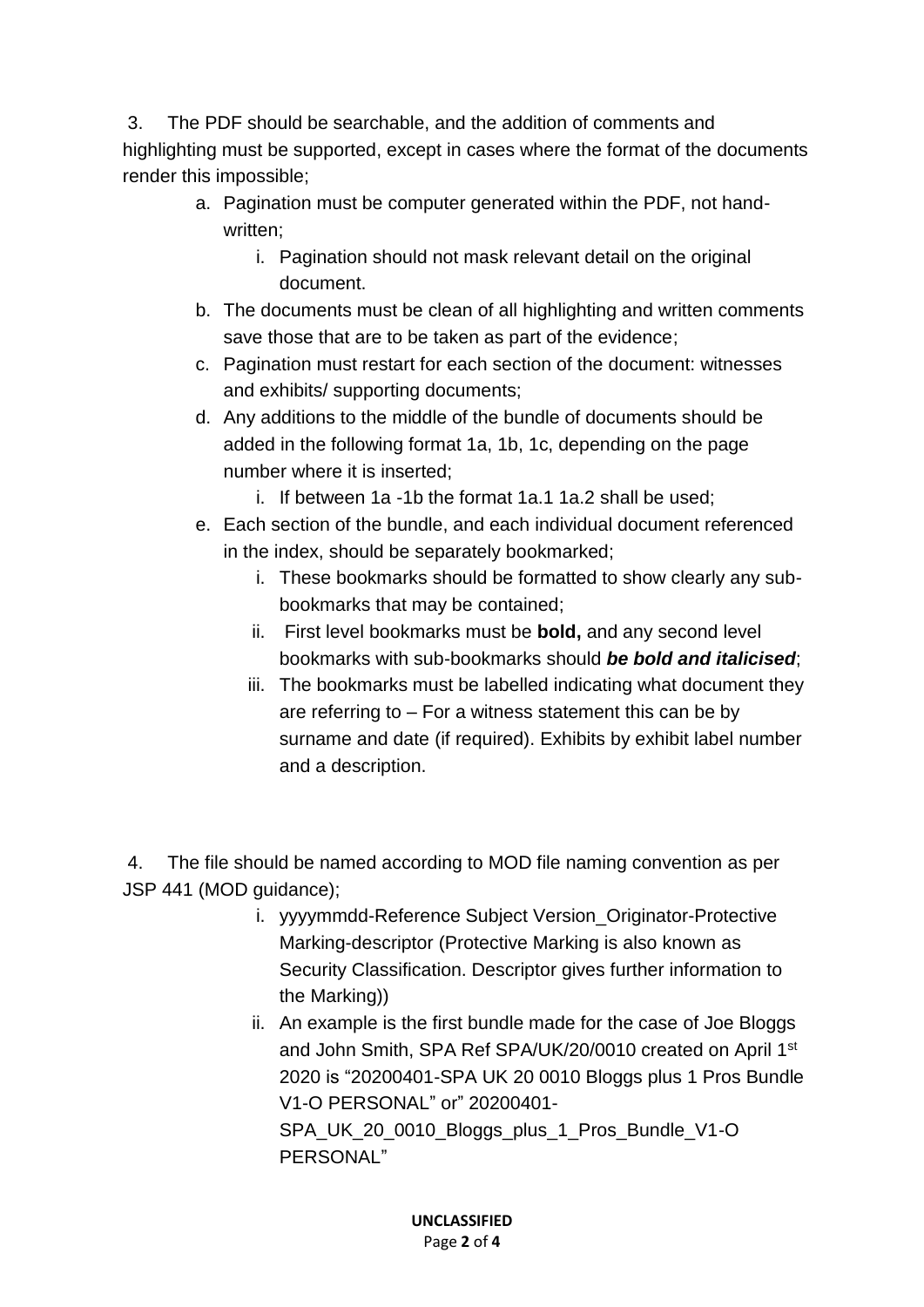- iii. PERSONAL is used to identify Personal Data (any information relating to an identified or identifiable living individual) whose release or loss could cause harm, distress or detriment to the individual(s) to whom it relates.
- iv. Some material will have a security classification of OFFICIAL SENSITIVE or OFFICIAL SENSITIVE PERSONAL. Guidance on Security Classifications can be [here.](https://assets.publishing.service.gov.uk/government/uploads/system/uploads/attachment_data/file/715778/May-2018_Government-Security-Classifications-2.pdf)

5. The bundles should be delivered by e-mail as a single PDF, where possible. If this is not possible by email alternative methods shall be used.;

a. The email subject line should be contain a clear description of its contents.

6. It is acknowledged that trials and hearings will only be partly paperless, and that Boards will still require paper bundles until alternative arrangements can be made.

- 7. The makeup of bundles for boards shall be as follows:
	- a. A single paginated file, with a front index;
	- b. Tabs need not be used.

8. Litigants in Person should take note of the following (and they will be signposted towards this guidance):

- i. An e-bundle is an organised collection of electronic copies of documents for use at a court hearing; If you wish to provide documents for the Court to consider at your hearing, they must be provided to the Court and the Prosecution as an e-bundle unless the Court orders otherwise. The e-bundle must still if at all possible, comply with the above requirements. Your assisting officer and Unit admin staff can help you with this.
- ii. If it is not possible for you to comply with the requirements on ebundles, a brief explanation of the reasons for this should be provided to the court as far in advance of the hearing as